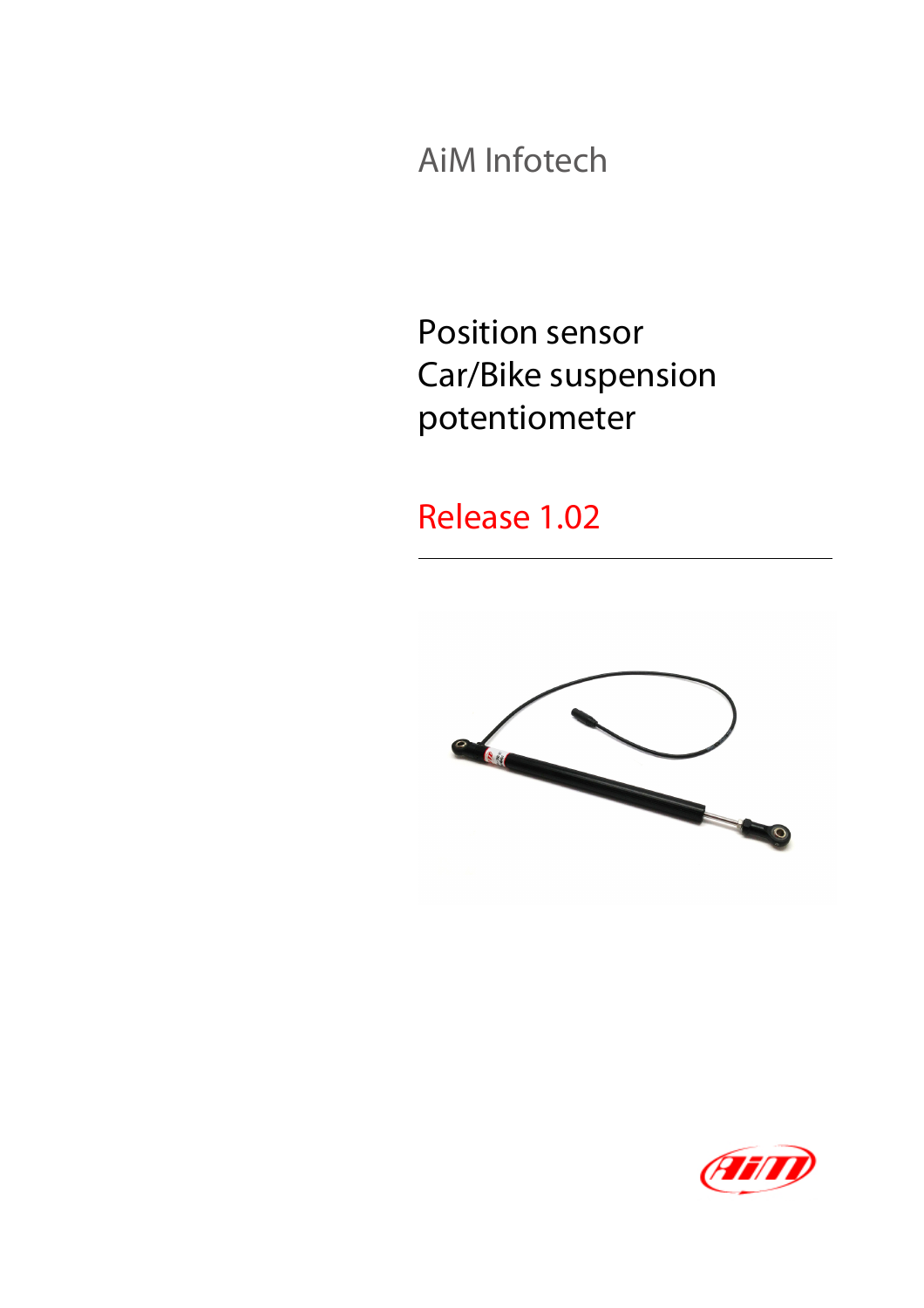

This datasheet explains how to install the car/bike suspension potentiometer and shows its mechanical and electric characteristics.

### 1 Introduction

AiM devices can measure the displacement between two points using a sensor (linear potentiometer) directly connected to the points of measure. This potentiometer can be used to measure linear displacements like:

- suspensions and spring cushions compression or extension
- steering column rotation measured through the rack displacement.

# 2 Part numbers



Car/Bike linear potentiometer part number depends on its travel:

| • Potentiometer with 50 mm travel  | X05SNLP050        |
|------------------------------------|-------------------|
| • Potentiometer with 75 mm travel  | X05SNLP075        |
| • Potentiometer with 100 mm travel | <b>X05SNLP100</b> |
|                                    | VALCHILDER        |

• Potentiometer with 150 mm travel **X05SNLP150**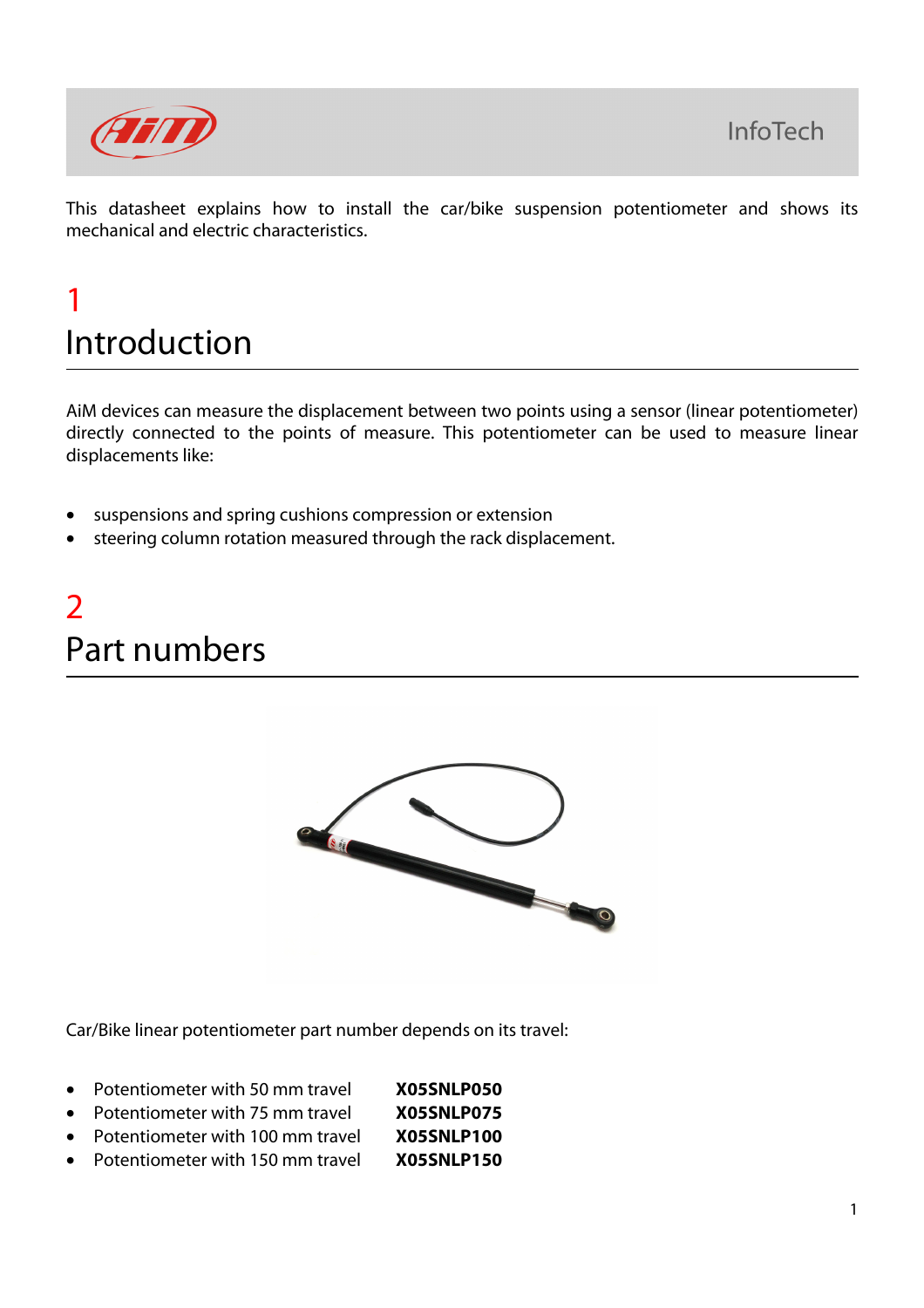**InfoTech** 



## 2.1 Installation notes

The car/bike linear potentiometer has been designed to measure the displacement between two reference points: a fixed point and a mobile one.

Fix the potentiometer using the two fixing points highlighted here below.



When installing the sensor:

- be very careful avoiding possible bending of the internal cylinder; these bendings, occurring when over tightening the screws or in case of incorrect mounting, can seriously damage the sensor
- extract the internal cylinder for about 5 mm (0.2 inches) from the sensor lower boundary position.

**Please note**: do not use this sensor to measure distances beyond the potentiometer maximum travel.

The car/bike linear potentiometer can be connected to any analog channel of MXL, EVO4 and Channel Expansion, to say:

- MXL Strada/Pista: channels from 1 to 8
- MXL Pro05: channels from 1 to 12
- EVO4: channels from 1 to 5
- Channel Expansion: channels from 1 to 4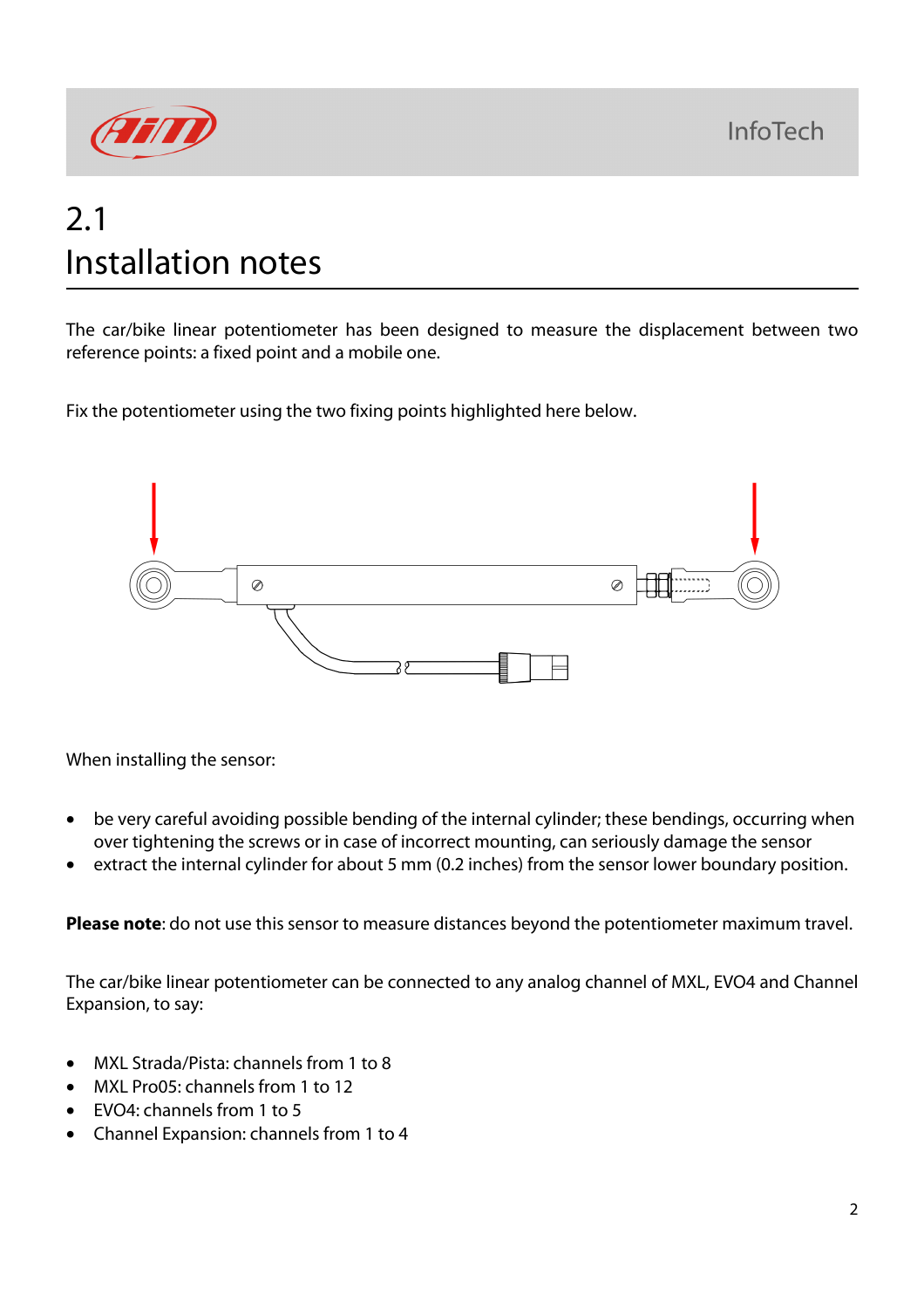

## 3 Dimensions, pinout and technical characteristics

The drawing here below shows the sensor dimensions in mm [inches].



With reference to the drawing above the table here below shows the proportional growth of "A", "B" and "C" dimensions.

| Potentiometer travel (C) | $^{\prime\prime}$ A $^{\prime\prime}$ | $^{\prime\prime}$ R $^{\prime\prime}$ |
|--------------------------|---------------------------------------|---------------------------------------|
| 50 mm (1.97")            | 193 mm (7.6")                         | 129 mm (5.09")                        |
| 75 mm (2.95")            | 218 mm (8.58")                        | 154 mm (6,06")                        |
| 100 mm (3.93")           | 243 mm (9.57")                        | 179 mm (7.05")                        |
| 150 mm (5.91")           | 293 mm (11.54")                       | 229 mm (9.02")                        |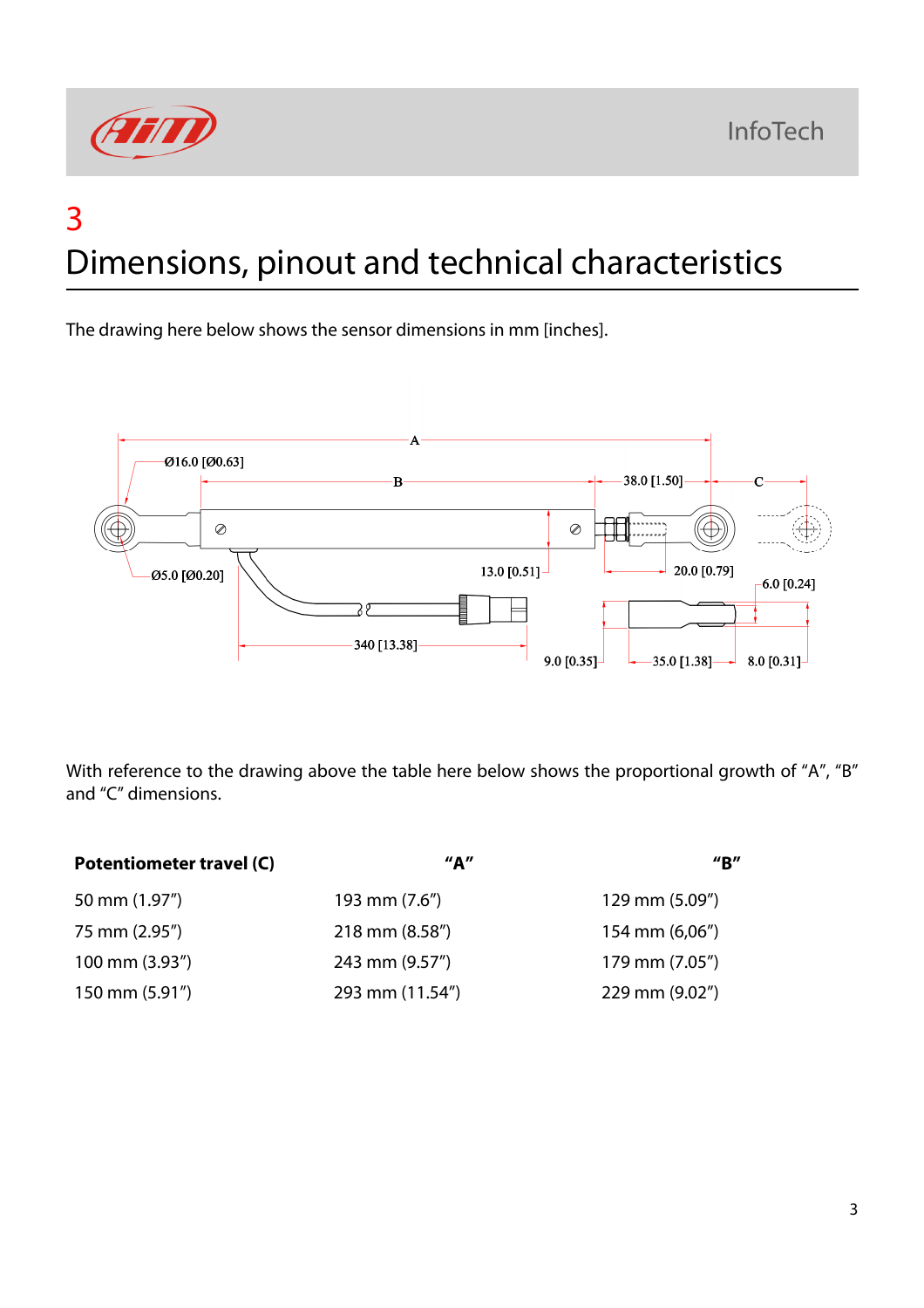

The potentiometer ends with a 4 pins Binder 719 male connector. The image below shows the connector from solder termination side.

| 4      |                |  |
|--------|----------------|--|
| J<br>3 | $\overline{2}$ |  |

| Binder connector pin | <b>Function</b>     |
|----------------------|---------------------|
|                      | Analog signal 0-5 V |
| $\mathcal{L}$        | GND                 |
| 3                    | Not connected       |
|                      | V reference (4.5V)  |
|                      |                     |

The car/bike linear potentiometer **electrical characteristics** are:

- nominal resistance: 1kΩ / 25 mm travel
- operating mode: voltage divider

The car/bike linear potentiometer **mechanical characteristics** are:

- temperature operating range: -50/+85 °C
- operating strength: 2,45 N horizontal
- measure range: up to 150 mm